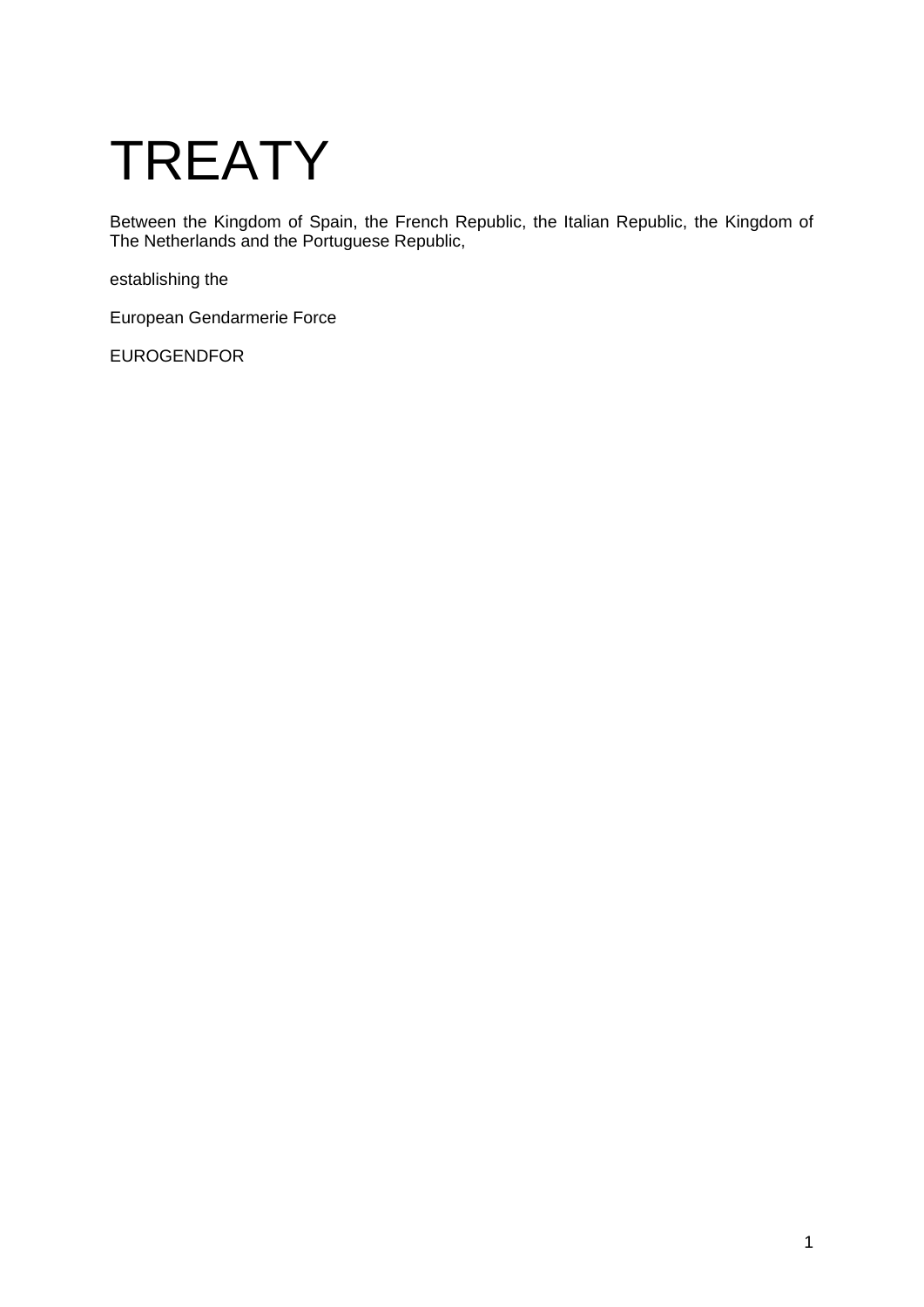The Kingdom of Spain, The French Republic, The Italian Republic, The Kingdom of The Netherlands and

The Portuguese Republic,

Hereinafter referred to as the "Parties",

Considering the Declaration of Intent on EUROGENDFOR as signed in Noordwijk on 17 September 2004;

Considering the North Atlantic Treaty signed in Washington on 4 April 1949;

Considering the Charter of the United Nations signed at San Francisco on 26 June 1945;

Considering the Agreement between the Parties to the North Atlantic Treaty regarding the Status of their Forces, signed in London on 19 June 1951;

Considering the Treaty on the European Union as amended by the Treaty of Nice, signed on 26 February 2001;

Considering the Final Act of the Conference on Security and Co-operation in Europe, signed in Helsinki on 1 August 1975;

Considering the Agreement between the Member States of the European Union concerning the status of military and civilian staff seconded to the institutions of the European Union, of the headquarters and forces which may be made available to the European Union in the context of the preparation and execution of the tasks referred to in Article 17(2) of the Treaty on European Union, including exercises, and of the military and civilian staff of the Member States put at the disposal of the European Union to act in this context, signed in Brussels on 17 November 2003;

Contributing to the development of the European Security and Defence Identity and strengthening the common European Security and Defence Policy;

Have agreed as follows: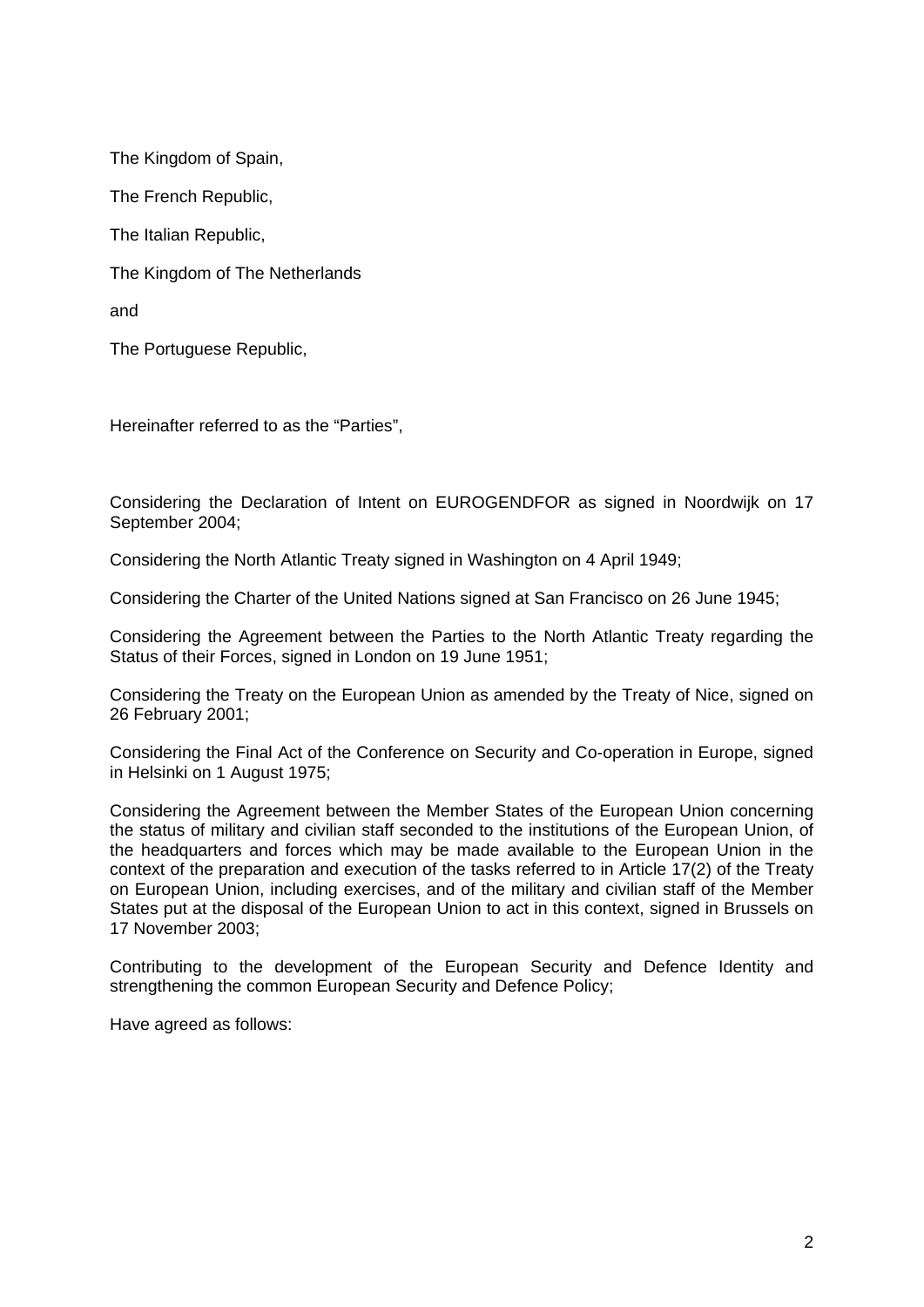## **Chapter I General terms**

#### Article 1 *Object*

- 1. The object of this Treaty is to establish a European Gendarmerie Force, which shall be operational, pre-organised, robust, and rapidly deployable, exclusively comprising elements of police forces with military status of the Parties, in order to perform all police tasks within the scope of crisis management operations.
- 2. This Treaty defines the fundamental principles in respect of the objectives, the status, the modalities of organisation and the operation of the European Gendarmerie Force, hereinafter referred to as EUROGENDFOR or EGF.

## Article 2

## *Principles*

The terms of this Treaty are based on the application of principles of reciprocity and cost sharing.

# Article 3

## *Definitions*

For the purposes of this Treaty the expression:

- a. EUROGENDFOR means the multinational police force with military status composed of:
	- i) the Permanent HQ;
	- ii) the EGF Forces designated by the Parties following the transfer of authority.
- b. PERMANENT HQ means the multinational, modular and projectable Permanent Headquarters, located in Vicenza (Italy). The role and structure of the Permanent HQ and its involvement in an operation shall be approved by CIMIN;
- <span id="page-2-0"></span>c. PERMANENT HQ PERSONNEL means the members of a police force with military status assigned by the Parties to the Permanent HQ as well as a limited number of civilian personnel designated by the Parties, permanently supporting the functioning of the Permanent HQ in an advisory or assisting role;
- d. EGF FORCES means the personnel of the police forces with military status assigned by the Parties to EUROGENDFOR to fulfil a mission or an exercise, following the transfer of authority and a limited number of other personnel designated by the Parties in an advisory or supporting role;
- e. FORCE HQ means the multinational headquarters activated in an area of operation to support the EGF Force Commander in exercising command and control for the mission;
- f. EUROGENDFOR PERSONNEL means the Permanent HQ Personnel and the members of the EGF Forces;
- g. CIMIN means the High Level Interdepartmental Committee. It is the decisionmaking body governing EUROGENDFOR;
- h. EGF COMMANDER means the officer appointed by CIMIN in command of the Permanent HQ and where appropriate EGF Forces;
- i. EGF FORCE COMMANDER means the officer appointed by CIMIN to command an EGF mission;
- j. SENDING STATE means the Party that supplies EUROGENDFOR with forces and/or personnel;
- k. HOST STATE means the Party on whose territory the Permanent HQ is located;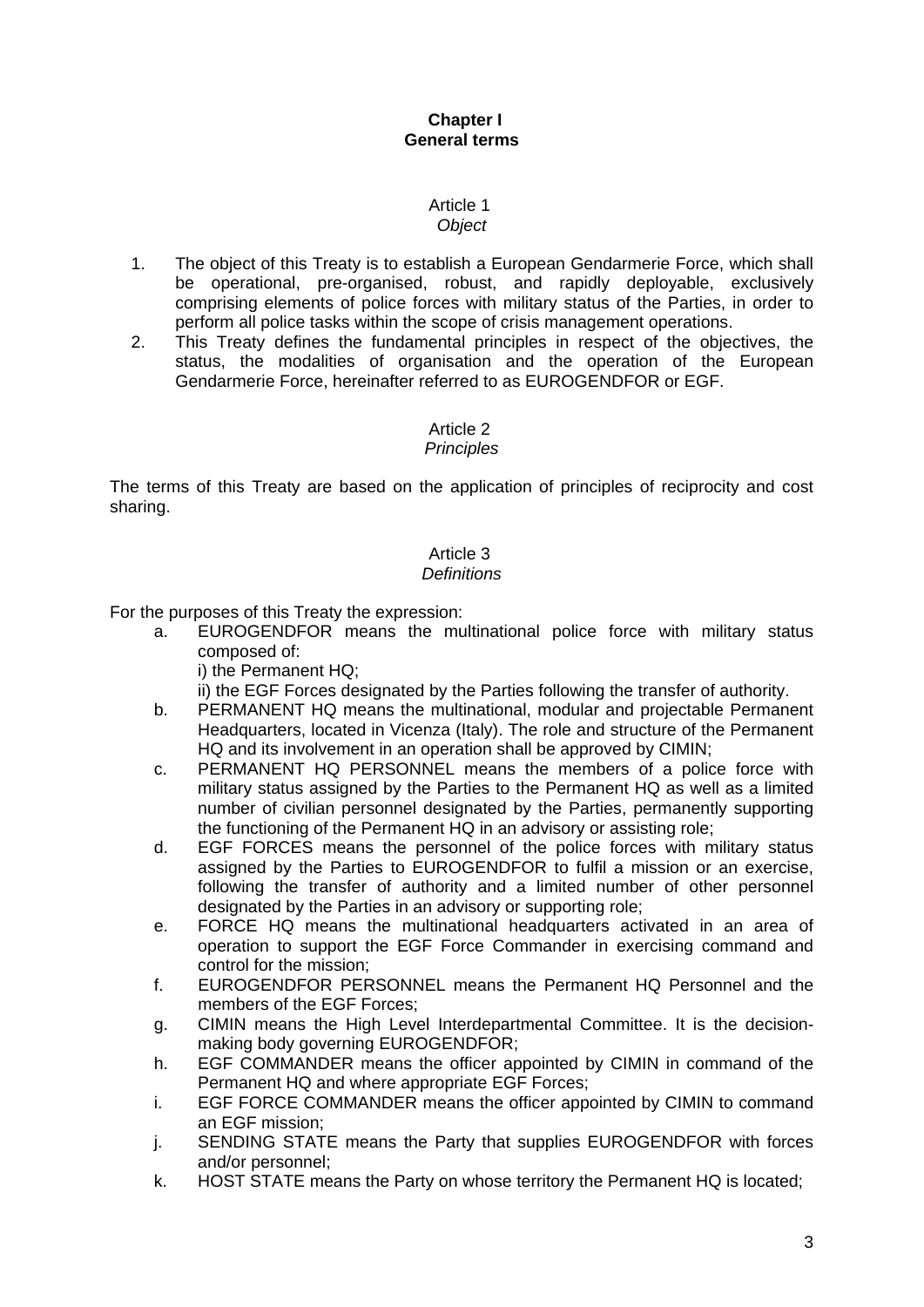- l. RECEIVING STATE means the Party on whose territory EGF Forces are stationed or in transit;
- m. CONTRIBUTING STATE means a State that is not a Party to this Treaty but participates in EUROGENDFOR missions and tasks;
- n. FAMILY MEMBER(S) means:

i) the spouse of a member of the Permanent HQ Personnel;

ii) any other person who has contracted a registered partnership with a member of the Permanent HQ Personnel, on the basis of the legislation of the Sending State, provided that the legislation of the Host State considers registered partnerships as equivalent to marriage and in accordance with the conditions laid down in the relevant legislation of the Host State;

iii) direct descendants who are under the age of 21 or are dependents and those of the spouse or partner as defined in point ii);

iv) dependent direct relatives in the ascending line and those of the spouse or partner as defined in point ii).

## **Chapter II Missions, Engagement and Deployment**

## Article 4 *Missions and tasks*

- 1. In accordance with the mandate of each operation and operating independently or jointly with other forces, EUROGENDFOR must be capable of covering the full spectrum of police missions, through substitution or strengthening, during all the phases of a crisis management operation.
- 2. EGF Forces can be placed either under civilian authority or under military command.
- 3. EUROGENDFOR may be used for:
	- a. performing security and public order missions;
	- b. monitoring, advising, mentoring and supervising local police in their day-to-day work, including criminal investigation work;
	- c. conducting public surveillance, traffic regulations, border policing and general intelligence work;
	- d. performing criminal investigation work, including detecting offences, tracing offenders and transferring them to the appropriate judicial authorities;
	- e. protecting people and property and keeping order in the event of public disturbances;
	- f. training police officers as regards international standards;
	- g. training instructors, particularly through co-operation programmes.

## Article 5

## *Framework for the missions*

EUROGENDFOR may be placed at disposal of the European Union (EU) and also of the United Nations (UN), the Organisation for Security and Co-operation in Europe (OSCE), the North Atlantic Treaty Organisation (NATO) and other international organisations or an ad hoc coalition.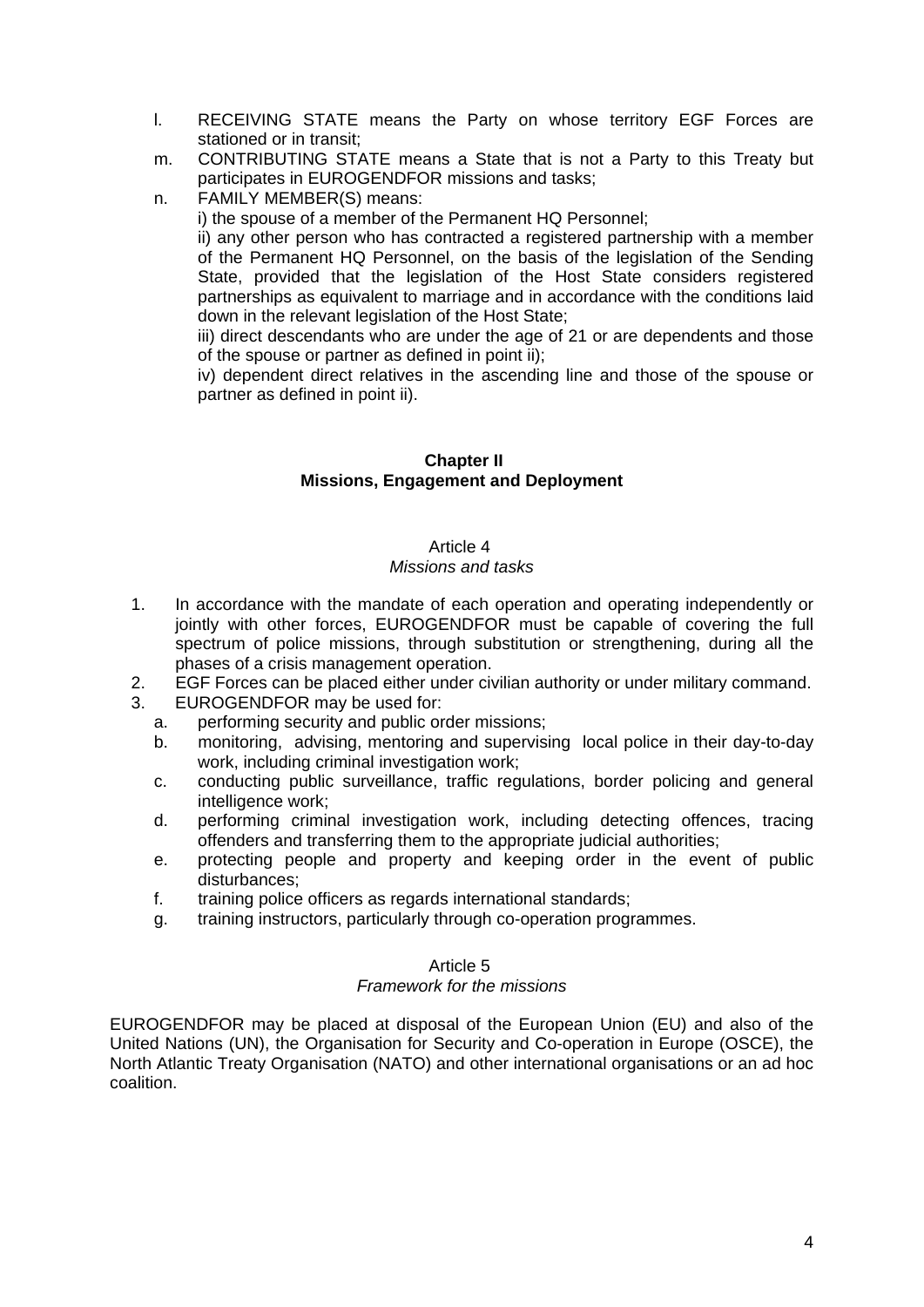#### *Conditions for engagement and deployment*

- 1. Conditions for engagement and deployment of EUROGENDFOR, decided upon by CIMIN on a case by case basis, shall be covered by a specific mandate for each operation and shall be subject to the necessary agreements between the Parties and the requesting organisation.
- 2. To prepare the missions assigned to EUROGENDFOR, the Parties may, under the direction of CIMIN, station and deploy their own forces and personnel on the territory of the other Parties.
- 3. Stationing and deployment on the territory of a third State shall be covered by an agreement between the Sending States and the third State specifying the conditions of such stationing and deployment, bearing in mind the fundamental principles of this Treaty.

## **Chapter III Institutional and legal aspects**

# Article 7

## *CIMIN*

- 1. CIMIN consists of representatives of the appropriate ministries of each Party. The choice of the representatives is a national responsibility. Specific details with respect to the membership, structure, organisation and functioning of CIMIN shall be defined by the rules to be adopted by CIMIN.
- 2. Decisions and guidelines shall be adopted unanimously by CIMIN.
- 3. The general tasks of CIMIN include the following:
	- a. exercising political control over and giving strategic direction to EUROGENDFOR and assuring political-military co-ordination among the Parties and, where appropriate, with the Contributing States;
	- b. appointing the EGF Commander and providing him or her with directives;
	- c. approving the role and the structure of the Permanent HQ and also the rotation criteria for the key positions within the Permanent HQ;
	- d. appointing the Chairman of the Financial Board and deciding on the criteria for rotating the chairmanship.
	- e. monitoring the implementation of the objectives stated in this Treaty;
	- f. approving the annual training objectives and programme proposed by the EGF Commander;
	- g. deciding on:

i) participation of EUROGENDFOR in missions;

ii) participation of Contributing States in EUROGENDFOR missions;

- iii) requests for co-operation by third States, international organisations or others.
- h. elaborating the framework for actions led by EUROGENDFOR or at the request of the EU, the UN, the OSCE, NATO, other international organisations or an ad hoc coalition;

i. defining the framework for each mission, where appropriate in consultation with relevant international organisations, namely: i) designation of the EGF Force Commander; ii) involvement of the Permanent HQ in the chain of command.

- j. approving the structure of the Force HQ;
- k. guiding and assessing EUROGENDFOR activities in case of deployment;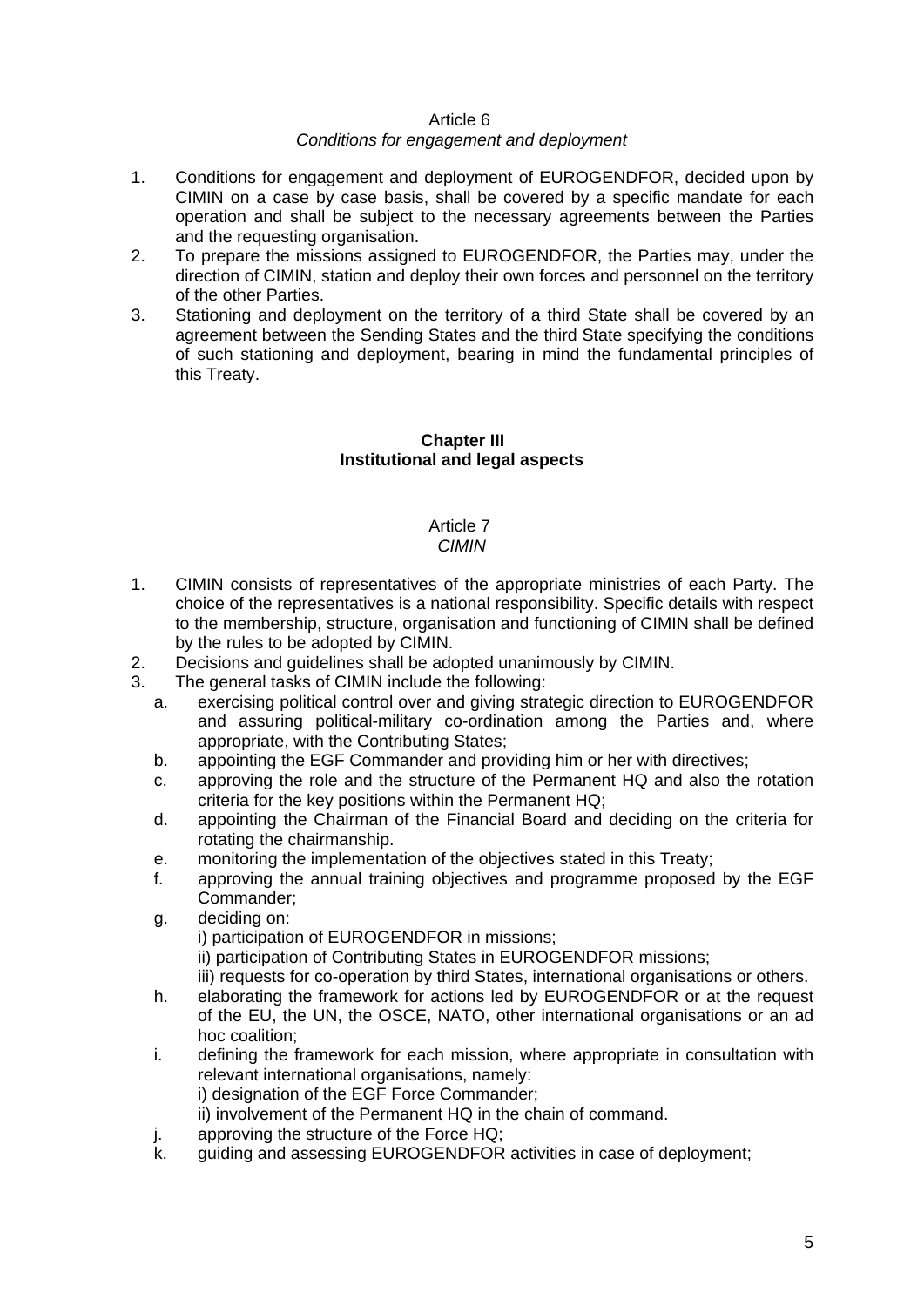- l. deciding on the need to conclude the security agreements referred to in Article 12, paragraph 3.
- 4. CIMIN approves main actions related to the administrative aspects of the Permanent HQ, and to EUROGENDFOR deployment issues, in particular the annual budget and the other financial matters in accordance with [Chapter X.](#page-13-0)
- 5. CIMIN, following its specific guidelines:
	- a. evaluates the fulfilment of the conditions for accession to the Treaty, in accordance with Article 42, and forwards its proposal for approval to the Parties;
	- b. decides whether to grant Observer Status within EUROGENDFOR, in accordance with Article 43;
	- c. decides whether to grant Partner Status within EUROGENDFOR, in accordance with Article 44.
- 6. Meetings of CIMIN will be held in accordance with the rules of procedures as adopted by CIMIN.

## *EGF Commander*

The EGF Commander shall carry out the following main tasks:

- a. commanding the Permanent HQ and establishing regulations for its functioning as needed;
- b. implementing the directives received from CIMIN;
- c. being expressly mandated by the Parties through CIMIN, and on its behalf, negotiating and concluding technical agreements or arrangements necessary for the proper functioning of EUROGENDFOR and for conducting exercises or operations carried out on the territory of a third State;
- d. taking all measures necessary, in accordance with the laws of the Host State, to maintain order and security within its installations and, as necessary, outside its installations with the prior consent and assistance of the authorities of the Host State;
- e. drawing up the budget for common costs of EUROGENDFOR and, after the end of the financial year, the final report related to the expenses of EUROGENDFOR for that year;
- f. commanding EGF Forces, where appropriate.

## Article 9

## *Legal capacity*

- 1. To achieve its objectives and accomplish its missions and tasks set forth in this Treaty, EUROGENDFOR has legal capacity within each of the Parties to enter into contracts. EUROGENDFOR may consequently appear in court, where necessary.
- 2. For the purposes set forth in paragraph 1, EUROGENDFOR shall be represented by the EGF Commander or by any other person expressly designated by the EGF Commander to act on his or her behalf.
- 3. The EGF Commander and the Host State may agree that the Host State acts in subrogation in all actions to which EUROGENDFOR is a Party before the courts in that State. In that case, EUROGENDFOR must reimburse costs incurred.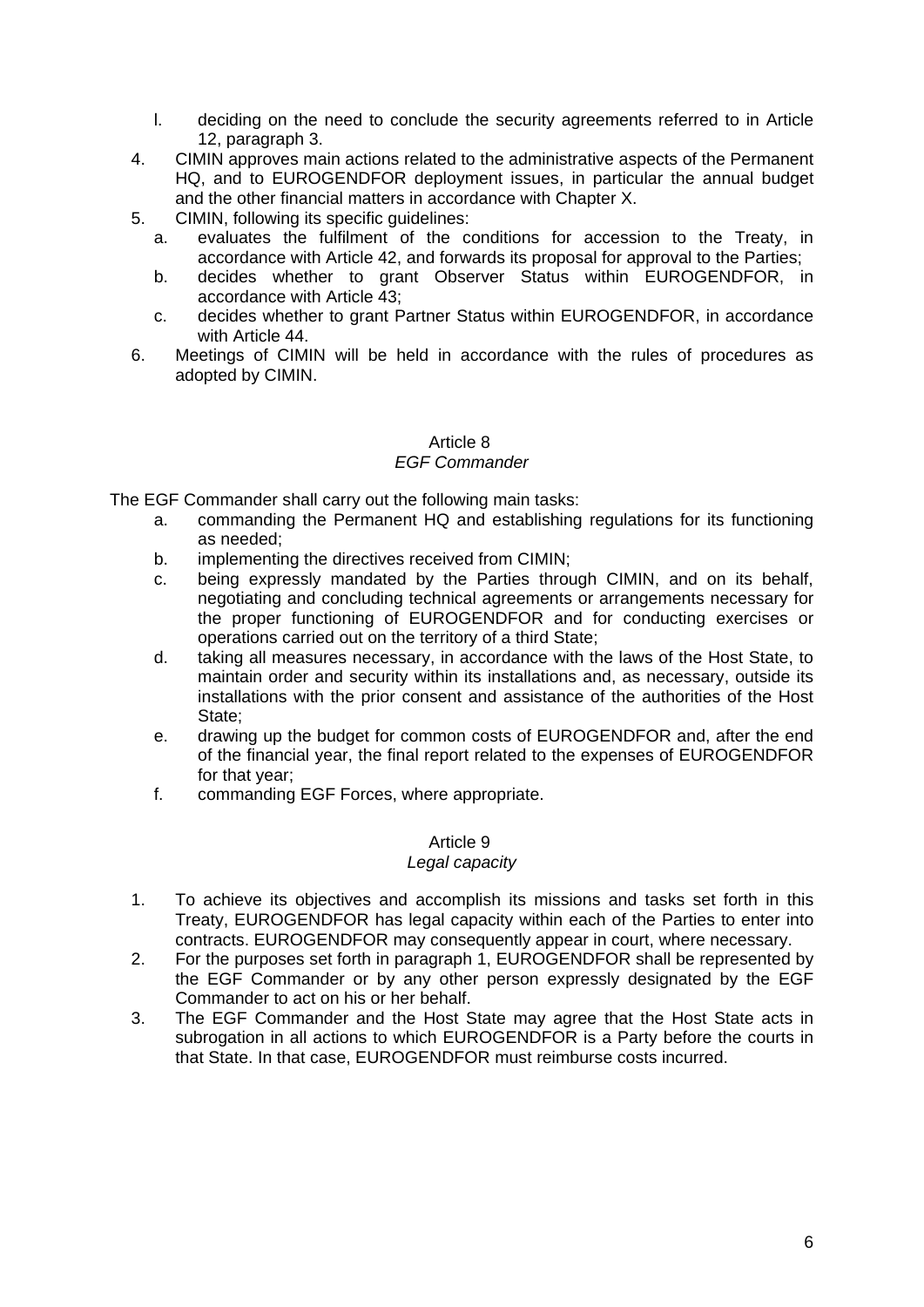## **Chapter IV Permanent HQ facilities**

#### Article 10 *Facilities granted by the Host State*

- 1. The Host State undertakes to provide at no charge the Permanent HQ facilities required for EUROGENDFOR to carry out its tasks. Such facilities are identified in a specific document approved by CIMIN.
- 2. The Host State will take all reasonable measures required to ensure the availability of required services, in particular electricity, water, natural gas, postal services, telephone and telegraph services, waste collection and fire protection to the Permanent HQ. Conditions concerning the Host State support services will be further specified in implementing arrangements between the appropriate authorities of the Parties.

#### Article 11

## *Access permission*

Upon receipt of a substantiated request, the EGF Commander must authorise agents of the competent service to inspect, repair, maintain, rebuild or move installations, electrical networks and pipes within the infrastructure of the Permanent HQ, provided that those activities present no obstacle to normal operations and security.

## **Chapter V Protection of information**

#### Article 12 *Protection of information*

- 1. The basic principles and minimum standards for the protection of classified information or material shall be set out in a security agreement between the Parties.
- 2. The Parties shall take all appropriate measures in accordance with their international obligations and their national laws and regulations to protect any classified information or material which is produced by or released to EUROGENDFOR.
- 3. The exchange of classified information or material with third States or international organisations shall be covered by specific security agreements that shall be negotiated, signed and approved by the Parties.

## **Chapter VI Provisions concerning the personnel**

#### Article 13 *Respect for laws in force*

EUROGENDFOR Personnel and their family members must respect the law in force in the Host State or the Receiving State. In addition, EUROGENDFOR Personnel must refrain from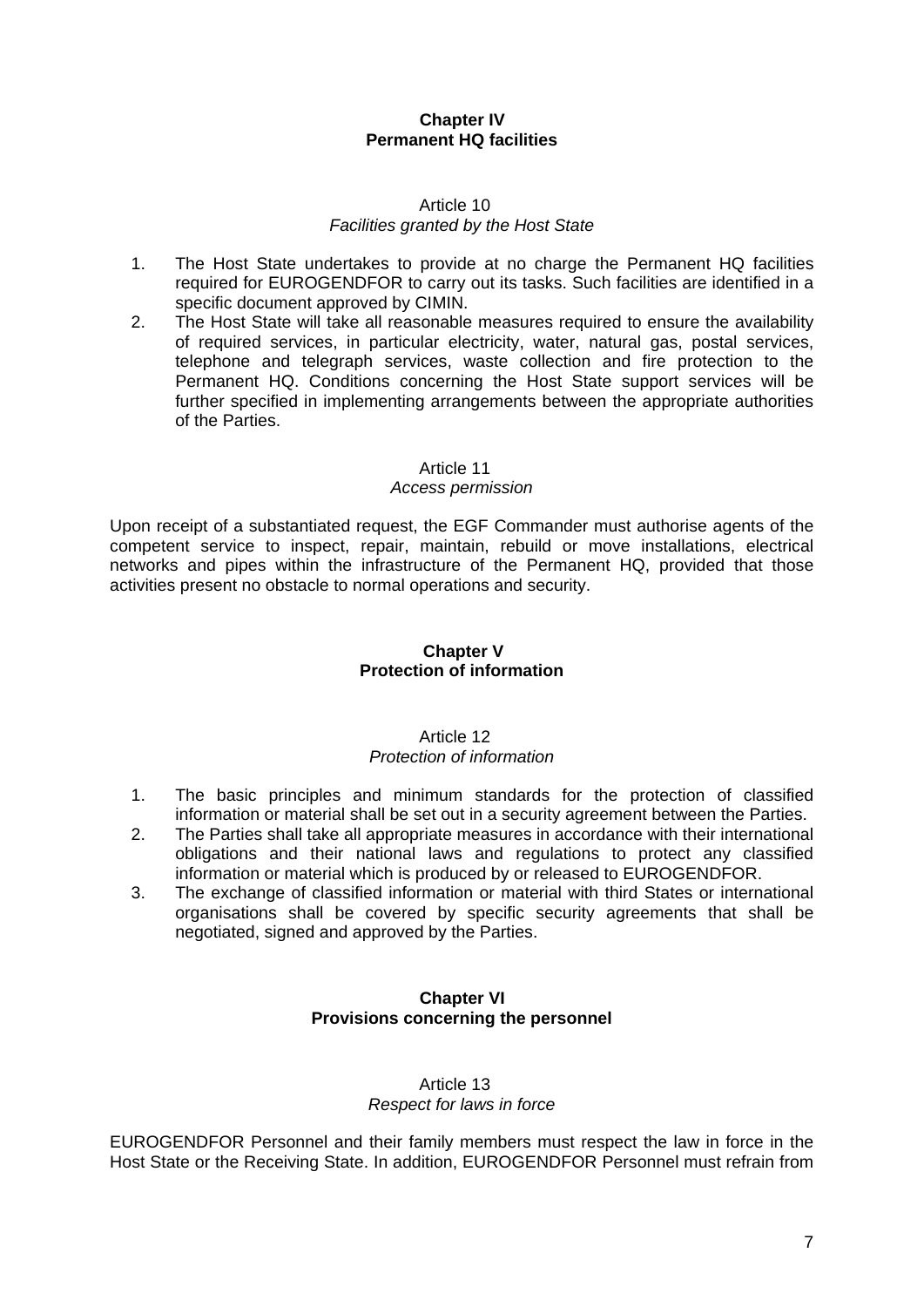carrying out any activities incompatible with the spirit of this Treaty while on the territory of the Host State or the Receiving State.

## Article 14

#### *Entry and residence*

With respect to immigration regulations and the formalities of the law governing entry and residence, the Permanent HQ Personnel and their family members are not subject to regulations in force in the Host State applicable to foreigners.

#### Article 15

#### *Legal and medical aspects in the event of death*

- 1. In the event of death of military or civilian personnel, if the authorities of the Host State or the Receiving State request that an autopsy be performed in the context of a legal or administrative procedure, a representative of the Sending State is authorised to be present during the autopsy.
- 2. The authorities of the Host State or the Receiving State must authorise the transfer of the mortal remains to the Sending State in accordance with the transportation regulations in force on the territory of the Host State or the Receiving State that apply to mortal remains.

#### Article 16

#### *Uniforms and arms*

- 1. EUROGENDFOR Personnel shall wear their uniform in accordance with their respective national rules. The EGF Commander may establish specific procedures where appropriate.
- 2. EUROGENDFOR Personnel may possess, carry and transport arms, ammunitions, other weapon systems and explosives on the conditions that they are authorised to do so by their orders and that they do so in accordance with the laws of the Host State and the Receiving State.

#### Article 17

#### *Driving licences*

Military driving licences issued by each of the Parties are equally valid on the territory of all States that are Party to this Treaty and allow bearers to drive all EUROGENDFOR vehicles of the relevant category in the performance of official duty.

#### Article 18

#### *Medical assistance*

- 1. Medical assistance is guaranteed to EUROGENDFOR Personnel and their family members under the same conditions as it is provided to personnel of the same rank or equivalent category of the Host State or the Receiving State.
- 2. Medical care shall be provided in accordance with the terms agreed by the appropriate authorities of the Parties.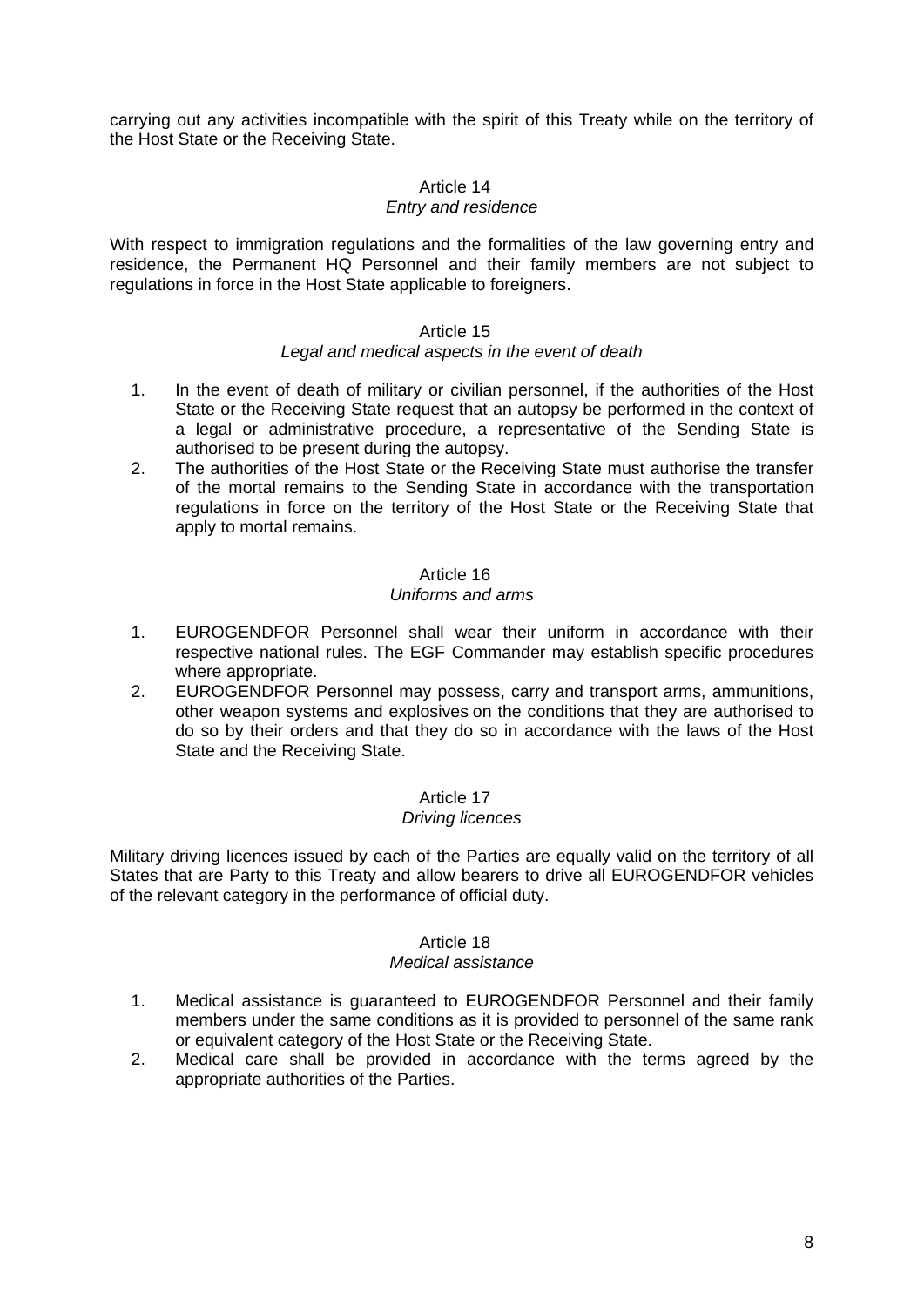## **Chapter VII Privileges and immunities**

## Article 19

#### *Tax and customs*

- 1. When used for official purposes, assets, income and other property, belonging to EUROGENDFOR, are exempt from all direct taxation.
- 2. The purchase for a substantial amount of goods or services by EUROGENDFOR for official use is exempt from turnover tax and other forms of indirect taxes.
- 3. The import of goods and merchandise necessary for official use by EUROGENDFOR is exempt from custom duties and other indirect taxes.
- 4. EUROGENDFOR vehicles intended for official use are exempt from road registration taxes.
- 5. The provisions of paragraphs 1, 2 and 3 shall not apply to EGF Forces.
- 6. Purchases and imports of fuel and lubricants needed for official use by EUROGENDFOR are exempt from custom duties and other indirect taxes. That exemption does not apply to purchases and imports by EGF Forces on their own territory.
- 7. Purchased or imported goods and merchandise that are exempt or that qualify for reimbursement in accordance with the terms of this Article may only be transferred or placed at the disposal of a third party, either free of charge or for a price, in accordance with the conditions set by the Party granting the exemptions or reimbursements.
- 8. In any event, EUROGENDFOR is not entitled to any exemption from taxes and duties that constitute payment for public utility services.
- 9. No exemption from duties or taxes, of whatever kind, may be granted for the procurement of military materials and equipment.

## Article 20

## *Individual privileges*

- 1. EUROGENDFOR Personnel mentioned in Article 3 paragraph [c](#page-2-0), who are not permanently resident in or nationals of the Host State, at the time of their first arrival to take up service in such State, may - within one year from the time of their first arrival and for two shipments maximum - import from the State of last residence or the State of citizenship their personal belongings and furniture, including one motor vehicle, free of customs duties and other indirect taxes, or buy free of turnover tax such items for a substantial amount in the Host State.
- 2. The provisions of paragraph 1 shall only apply if a member of the personnel is assigned for a minimum of one year.
- 3. For the provisions of this Article to apply, the member of the personnel concerned shall make a request to the authorities of the Host State within a year after his or her first arrival.
- 4. Goods which have been imported duty free referred to in paragraph 1 may be reexported freely.
- 5. Motor vehicles referred to in paragraph 1 and those registered in another EU Member State, with the limit of one vehicle for each member of the above-mentioned personnel, are exempt from road registration taxes, for the term of service of such personnel in the Host State.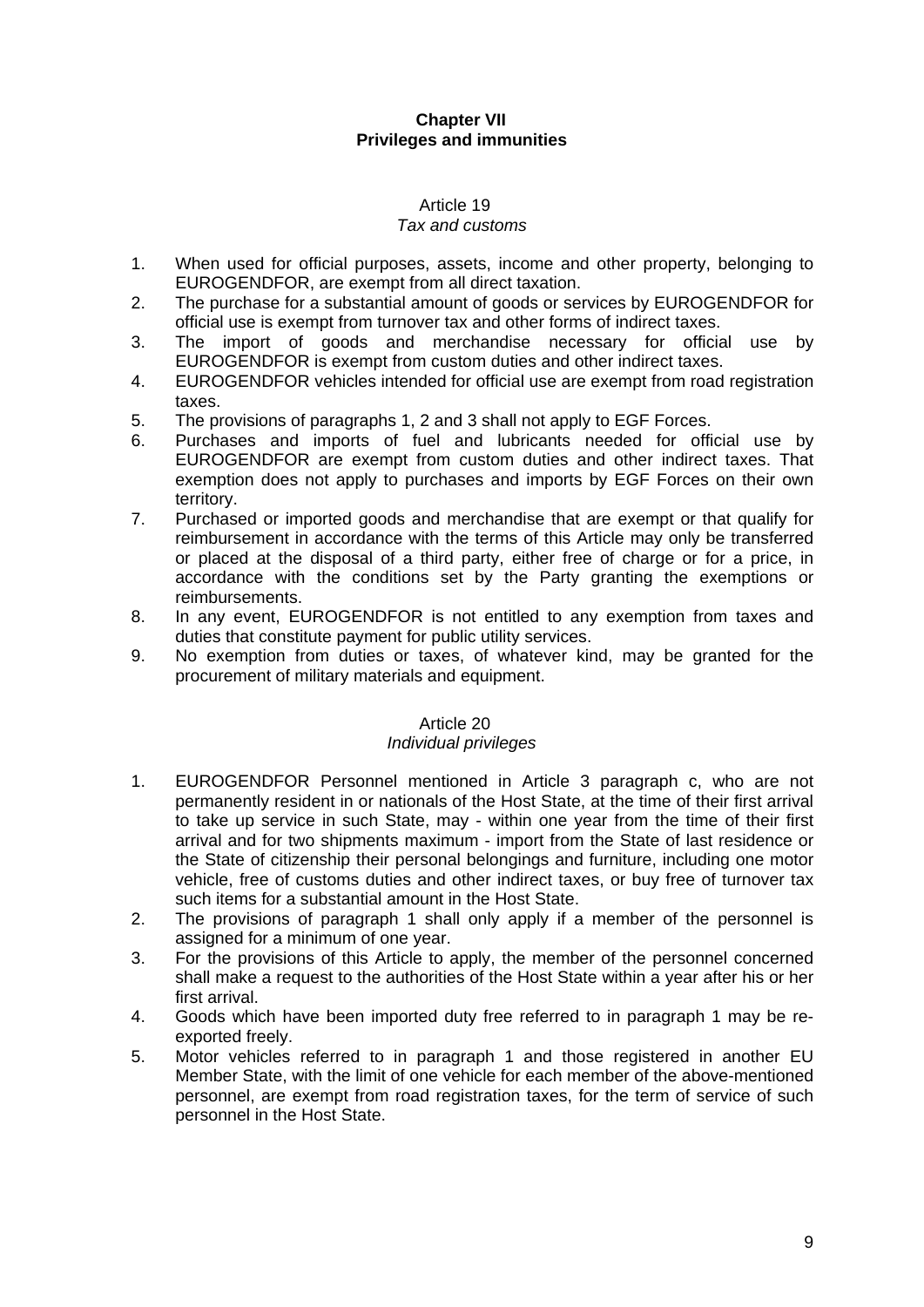## *Inviolability of the premises, buildings and archives*

- 1. The premises and buildings of EUROGENDFOR shall be inviolable in the territory of the Parties.
- 2. The authorities of the Parties may not enter the premises and buildings, referred to in paragraph 1, without the prior consent of the EGF Commander, or where applicable, the EGF Force Commander. Such consent shall be assumed in the event of natural disaster, fire or any other event requiring immediate protective measures. In other cases, the EGF Commander, or where applicable, the EGF Force Commander, shall give serious consideration to a request for permission from the authorities of the Parties to enter the premises and buildings, without prejudice to interests of EUROGENDFOR.
- 3. The archives of EUROGENDFOR shall be inviolable. The inviolability of the archives shall be understood to apply to all records, correspondence, manuscripts, photographs, films, recordings, documents, computer data, computer files or any other data carrier belonging to or held by EUROGENDFOR, wherever they are located in the territory of the Parties.

#### Article 22

#### *Immunity from execution*

The property and funds of EUROGENDFOR and the goods which have been placed at its disposal for official purposes, wherever located and by whomsoever held, shall be immune from any executive measure in force in the territory of the Parties.

## Article 23

#### *Aspects of communications*

- 1. The Parties will take all reasonable measures to ensure the smooth flow of official communications of EUROGENDFOR.
- 2. EUROGENDFOR has the right to receive and transmit encrypted messages, as well as to send and receive correspondence and official packages by courier or in sealed cases, which may not be opened or held.
- 3. Communications addressed to or received by EUROGENDFOR may not be intercepted or interfered with.

#### Article 24 *Domicile for tax purposes*

With respect to income taxes and property taxes, Permanent HQ Personnel who, solely on the basis of their function in the service of the Permanent HQ establish residence in the Host State, shall be considered as maintaining their domicile for tax purposes in the Sending State that pays the salary for the services carried out in regard to the Permanent HQ. This term shall also apply to family members who do not engage in professional or commercial activities within the Host State.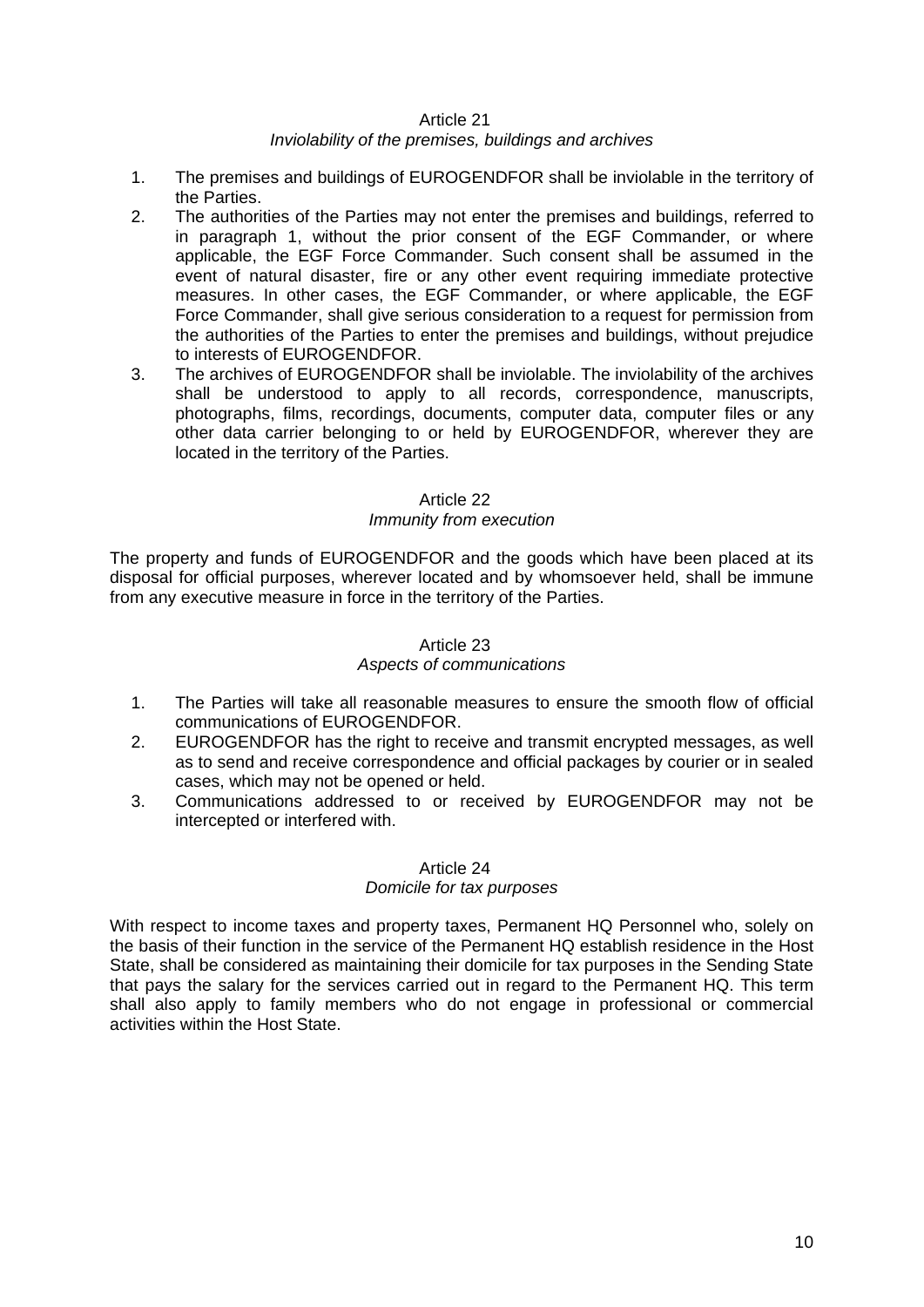## **Chapter VIII Jurisdictional and disciplinary terms**

#### Article 25 *Criminal and disciplinary jurisdiction*

- <span id="page-10-0"></span>1. The authorities of the Sending State shall have the right to exercise all criminal and disciplinary jurisdiction conferred on them by the law of the Sending State over military and civilian personnel where such civilian personnel are subject to the law governing all or any of the police forces with military status of the Sending State, by reason of their deployment with those forces.
- 2. The authorities of the Host State or the Receiving State shall have the right to exercise jurisdiction over military and civilian personnel and their family members, with respect to offences committed within their respective territories and punishable by the laws of that State.
- 3. The authorities of the Sending State shall have the right to exercise exclusive jurisdiction over military and civilian personnel where such civilian personnel are subject to the law governing all or any of the police forces with military status of the Sending State, by reason of their deployment with those forces, with respect to offences, including offences relating to its security, punishable by the law of the Sending State, but not by the law of the Host State or the Receiving State.
- 4. The authorities of the Host State or the Receiving State shall have the right to exercise exclusive jurisdiction over military and civilian personnel and their family members with respect to offences, including offences relating to its security, punishable by its law but not by the law of the Sending State.
- 5. In cases where the right to exercise jurisdiction is concurrent the following rules shall apply:
	- a. the competent authorities of the Sending State shall have the primary right to exercise jurisdiction over military and civilian personnel where such civilian personnel are subject to the law governing all or any of the police forces with military status of the Sending State, by reason of their deployment with those forces, in relation to:

i) offences solely against the property or security of that State, or offences solely against the person or property of military or civilian personnel of that State or of a family member;

ii) offences arising out of any act or omission done in the performance of official duty;

- b. in the case of any other offence, the authorities of the Host State or the Receiving State shall have the primary right to exercise jurisdiction;
- c. if the State having the primary right decides not to exercise jurisdiction, it shall notify the authorities of the other State as soon as practicable. The authorities of the State having the primary right shall give sympathetic consideration to a request from the authorities of the other State for a waiver of its right in cases where that other State considers such waiver to be of particular importance.
- 6. For the purposes of paragraphs 3, 4 and 5, a security offence against a State shall include:
	- a. treason against the State;
	- b. sabotage, espionage or violation of any law relating to official secrets of that State, or secrets relating to the national defence of that State.
- 7. The provisions of this Article shall not imply any right for the authorities of the Sending State to exercise jurisdiction over persons who are nationals of, or ordinarily resident in, the Host State or the Receiving State, unless they are members of the force of the Sending State.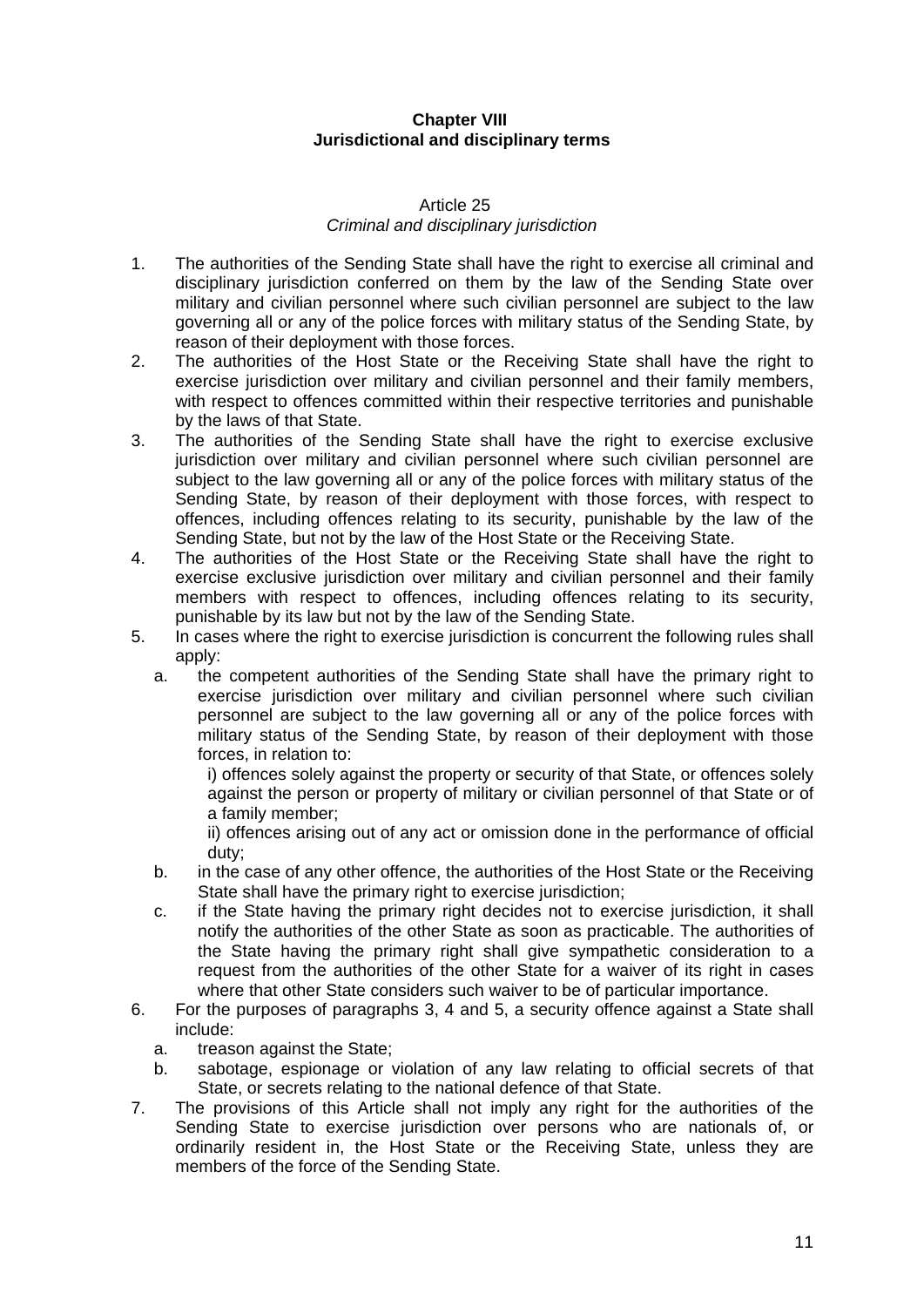## Article 26 *Mutual legal assistance*

- 1. The Parties shall assist each other in the arrest of members of a force or civilian component or their family members in the territory of the Host State or the Receiving State and in handing them over to the authority which is to exercise jurisdiction in accordance with the above provisions.
- 2. The authorities of the Host State or the Receiving State shall promptly notify the military authorities of the Sending State of the arrest of any member of a force or civilian component or a family member.
- 3. The custody of an accused member of a force or civilian component over whom the Host State or the Receiving State is to exercise jurisdiction shall, if he or she is in the hands of the Sending State, remain with that State until he or she is charged by the Host State or the Receiving State.
- 4. The Parties shall assist each other in carrying out all necessary investigations into offences, and in the collection and production of evidence, including the seizure and, in proper cases, the handing over of objects connected with an offence. The handing over of such objects may, however, be made subject to their return within the time specified by the authority delivering them.
- 5. The Parties shall notify one another of the disposition of all cases in which there are concurrent rights to exercise jurisdiction.
- 6. The authorities of the Host State or the Receiving State shall give sympathetic consideration to a request from the authorities of the Sending State for assistance in carrying out a sentence of imprisonment pronounced by the authorities of the Sending State under the provision of this Article within the territory of the Host State or the Receiving State.

## Article 27

## *Repatriation, absence and removal*

- 1. When EUROGENDFOR Personnel are no longer in service of its forces and are not repatriated, the authorities of the Sending State shall immediately notify the authorities of the Host State or the Receiving State and provide all useful information.
- 2. The authorities of the Sending State shall equally notify the authorities of the Host State or the Receiving State of any illegal absence from duty exceeding twenty-one days.
- <span id="page-11-0"></span>3. If the Host State or the Receiving State requires the removal of EUROGENDFOR Personnel from its own territory or has issued an expulsion order for EUROGENDFOR Personnel or for their family members, the authorities of the Sending State shall either receive them on its own territory or allow them to leave the territory of the Host State or the Receiving State.

## **Chapter IX Claims**

#### Article 28 *Waiver*

1. Each Party shall waive all its claims against any other Party for damage to any of its property used in connection with the preparation and execution of the tasks referred to in this Treaty, including exercises, if such damage: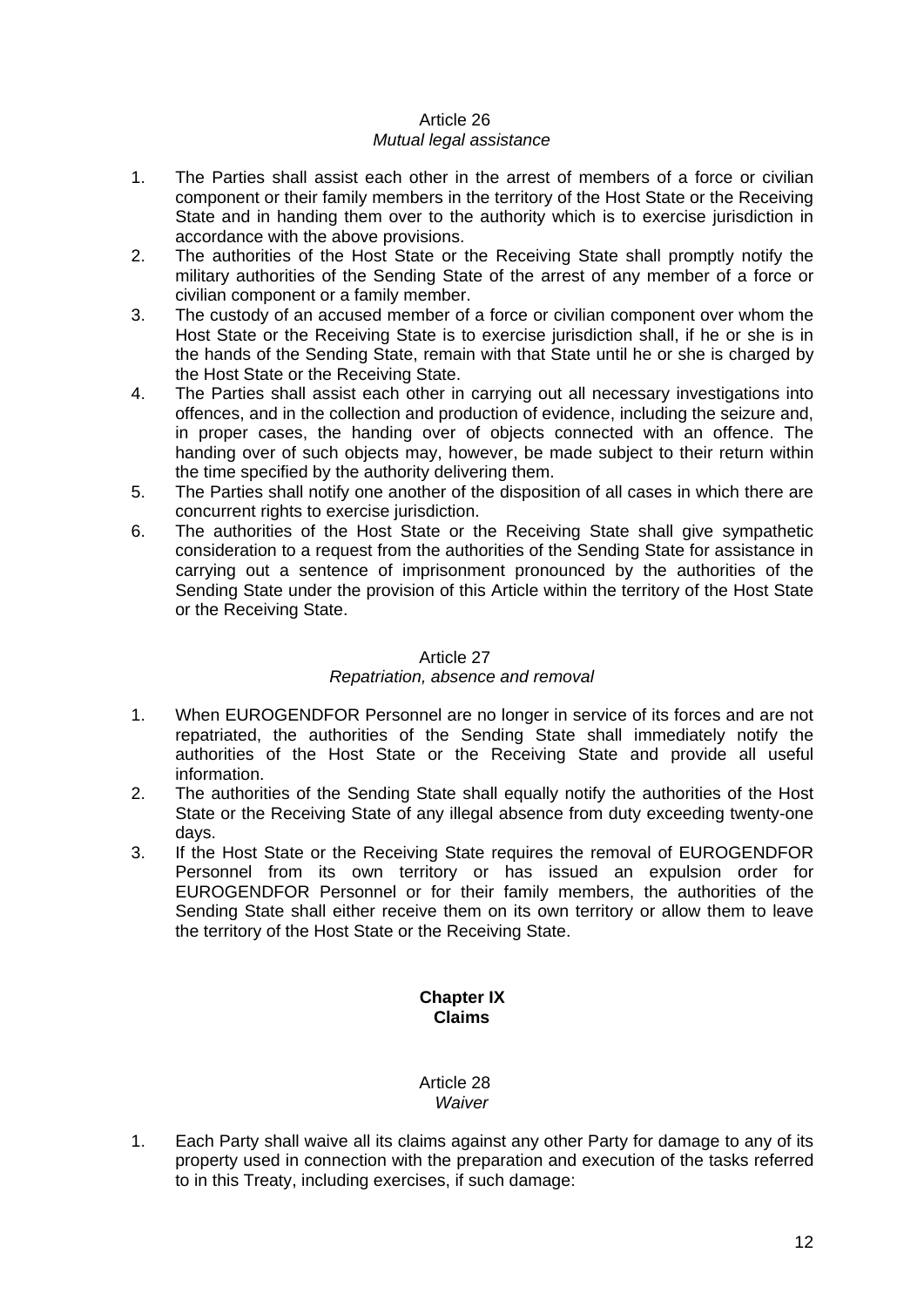- a. was caused by EUROGENDFOR Personnel in the execution of their duties in the framework of this Treaty; or
- b. arose from the use of any vehicle, vessel, aircraft, arms or other equipment owned by the other Party and used by its services, provided either that the vehicle, vessel, aircraft, arms or equipment causing the damage was being used in the framework of this Treaty; or that the damage was caused to property being so used.
- 2. Each Party waives all its claims against any other Party for injury or death suffered by EUROGENDFOR Personnel in the performance of their official duties.
- 3. The waiver referred to in paragraphs 1 and 2 shall not apply if the damage, injury or death results from gross negligence or wilful misconduct of the personnel of one Party and consequently the costs of such damage, injury or death shall be paid by that Party.
- 4. Notwithstanding the exception mentioned in paragraph 3, each Party waives its claims in any case where the damage is less than a minimum amount to be determined by CIMIN.

#### Article 29 *Damage to third parties*

- 1. In the event of damage caused to a third party or to the property of the third party by a member or property of one of the Parties in preparing and carrying out the tasks referred to in this Treaty, including exercises, the compensation of said damage shall be shared by the Parties as specified in implementing agreements or arrangements, referred to in Article 45 and in accordance with the following provisions:
	- a. claims shall be filed, considered and settled or adjudicated in accordance with the laws and regulations of the Host State or the Receiving State with respect to claims arising from the activities of EUROGENDFOR;
	- b. the Host State or the Receiving State may settle any such claims; the payment of the amount agreed upon or determined by adjudication shall be made by the Host State or the Receiving State in euros;
	- c. such payment, whether made pursuant to settlement or to adjudication of the case by a competent tribunal of the Host State or the Receiving State, or the final adjudication by such a tribunal denying payment, shall be binding and conclusive upon the Parties concerned;
	- d. every claim paid by the Host State or the Receiving State shall be communicated to the Sending States concerned together with full particulars and a proposed distribution in conformity with this Article. In default of a reply within two months, the proposed distribution shall be regarded as accepted.
- 2. If, however, such damage results from gross negligence or wilful misconduct of the personnel of a Party, the costs of any damage shall be borne by that Party alone.
- 3. A member of EUROGENDFOR Personnel shall not be subject to any proceedings for the enforcement of any judgement given against him or her in the Host State or the Receiving State in a matter arising from the performance of his official duties.
- 4. Notwithstanding any individual liability in the event of damages caused to a third party or the property of a third party by a person or property of one of the Parties not done in the performance of official duty, claims in respect of these damages shall be dealt with in the following manner:
	- a. the authorities of the Host State or the Receiving State shall consider the claim and assess compensation to the claimant in a fair and just manner, taking into account all circumstances of the case, including the conduct of the injured person, and shall prepare a report on the matter;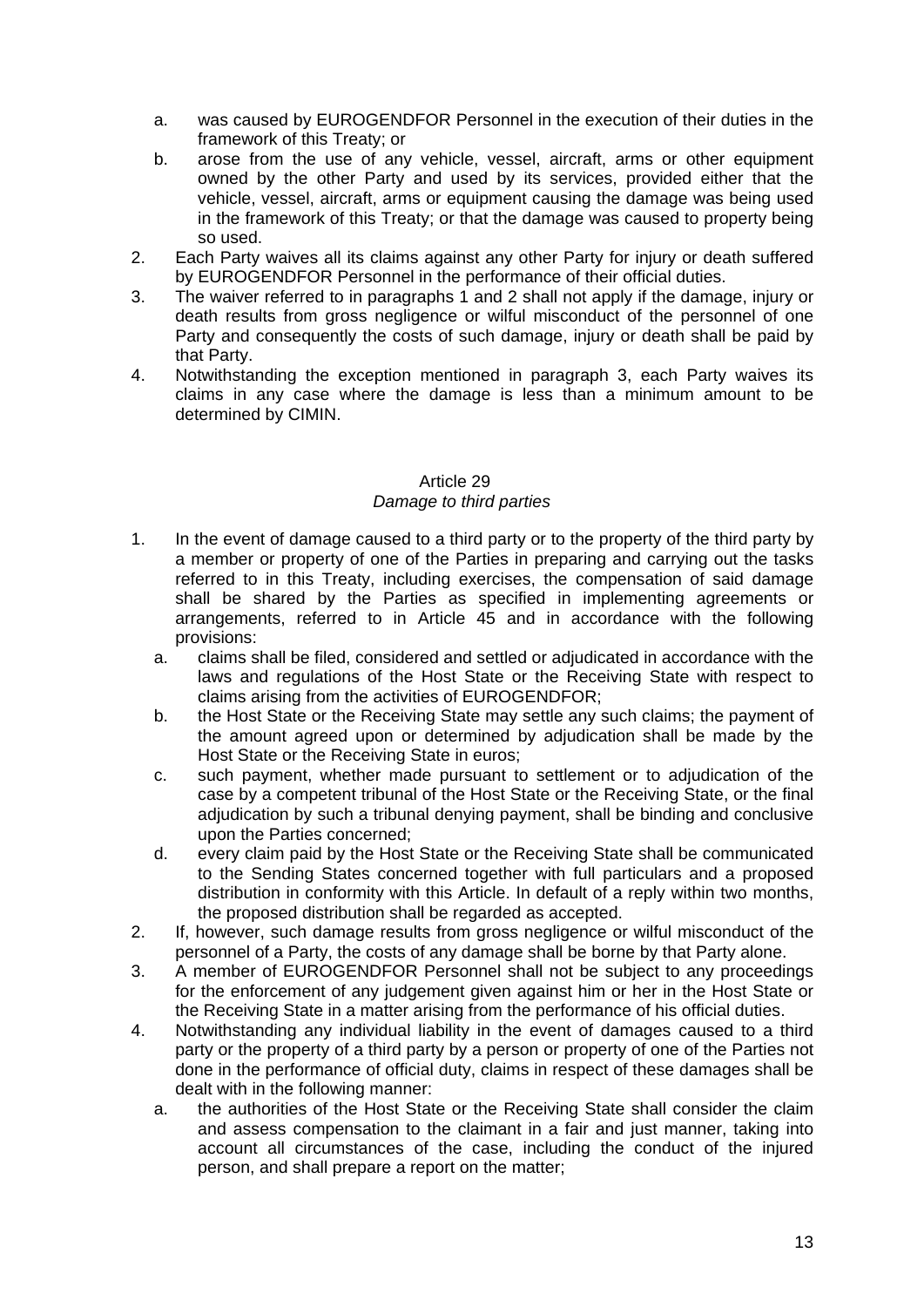- b. the report shall be delivered to the authorities of the Sending State, who shall then decide without delay whether they will offer an *ex gratia* payment, and if so, of what amount;
- c. if an offer of *ex gratia* payment is made, and accepted by the claimant in full satisfaction of his claim, the authorities of the Sending State shall make the payment itself and notify the authorities of the Host State or the Receiving State of its decision and of the sum paid;
- d. nothing in this paragraph shall affect the jurisdiction of the courts of the Host State or the Receiving State to entertain an action against EUROGENDFOR Personnel unless and until there has been payment in full satisfaction of the claim.

#### *Examination of circumstances*

Without prejudice to Article 31, in case of doubts as to whether the damages were caused in the performance of official duty, CIMIN shall make a decision after examining a report of the circumstances from the EGF Commander.

## Article 31

## *Exercises and operations*

In the event of an exercise or operation on the territory of a third State, the method of distributing any compensation among the Parties and, where appropriate, Contributing States may be specified in an ad hoc arrangement governing the exercise or the operation.

#### Article 32

## *Technical or scientific experts*

<span id="page-13-0"></span>The provisions of [Chapter VIII](#page-10-0) and Chapter IX shall also apply to a citizen of one of the [Parties, who is neither part of the military or civilian personnel, but who is carrying out a](#page-11-0)  [specific mission of a technical or scientific nature within EUROGENDFOR and solely for the](#page-11-0)  [term of the mission.](#page-11-0) 

#### **Chapter X Terms in respect of finances and property rights**

#### Article 33 *Financial Board*

- 1. A Financial Board, comprising a financial expert designated by each Party, is created.
- 2. The Financial Board is responsible for the following duties:
	- a. advising CIMIN on financial and budgetary matters;
	- b. implementing the financial, contracting and budgetary procedures and proposing, if necessary, modifications to the cost-sharing formula to be approved by CIMIN;
	- c. examining the draft budget and the medium-term expenses planning proposed by the EGF Commander, to be approved by CIMIN;
	- d. examining the yearly report on the final balance of annual expenses prepared by the EGF Commander and advising CIMIN on its adoption;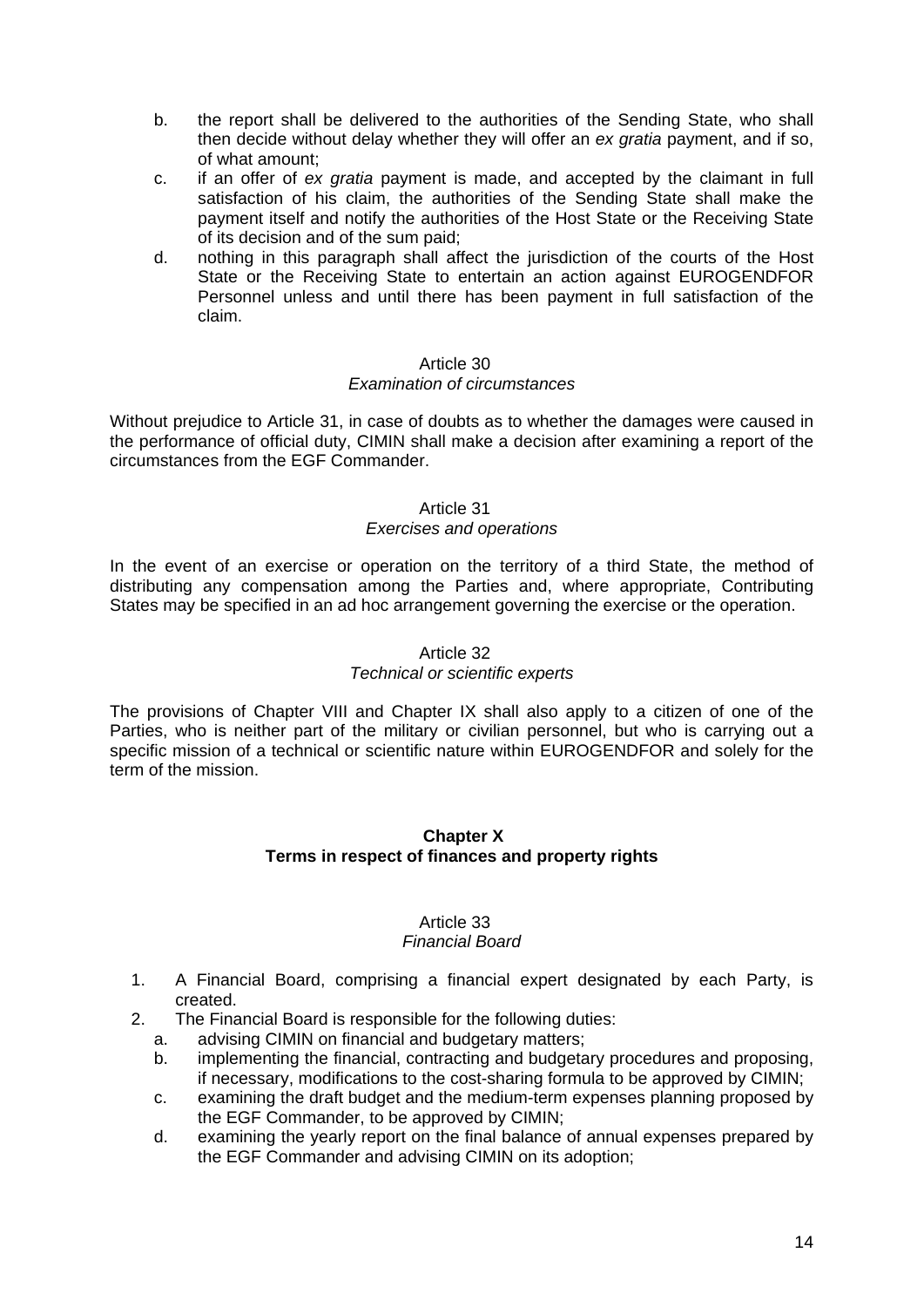- e. in an emergency, approving extra expenses which may not exceed 10% of the Chapter concerned, by proxy for CIMIN. The Financial Board shall report to the next meeting of CIMIN;
- f. settling financial disputes. If the Financial Board fails to settle a dispute, it shall be referred to CIMIN for settlement;
- g. proposing CIMIN to perform an audit of the common expenses of EUROGENDFOR. CIMIN shall determine how the audit is to be conducted.
- 3. The Financial Board operating procedures and the timetable for presenting, examining and approving the draft budget of EUROGENDFOR shall be defined in a set of financial rules to be approved by CIMIN.

#### Article 34 *Expenses*

- 1. There are three kinds of expenses relating to EUROGENDFOR activities:
	- a. common costs;
	- b. expenses of the Host State relating to the Permanent HQ;
	- c. national expenses.
- 2. The different kinds of expenses and how they are financed shall be defined in the financial rules of EUROGENDFOR to be approved by CIMIN.

#### Article 35 *Budget*

- 1. The annual budget of EUROGENDFOR for common costs, calculated in euros, shall comprise receipts and disbursements.
- 2. Disbursements consist of, on the one hand, investment costs and operational costs for the Permanent HQ and, on the other hand, expenses approved by the Parties incurred in the course of EUROGENDFOR activities.
- 3. Receipts arise from the contributions of the Parties in accordance with the criteria to be defined by them in the financial rules of EUROGENDFOR.
- 4. The financial year begins on January 1 and ends December 31.

# Article 36

*Audits* 

To discharge their audit functions with respect to their national governments and to report to their parliament as provided in their statutes, national auditors may obtain all information and examine all documents held by EUROGENDFOR Personnel.

## Article 37

## *Public tenders*

- 1. EUROGENDFOR may put out contracts to public tender in accordance with the principles in force in the EU.
- 2. EU regulations with respect to public tenders apply under the following conditions:
	- a. the person responsible for putting out contracts to public tender is the EGF Commander;
	- b. an appeal may be filed against the award of a public tender, at no charge, to CIMIN, who will issue a ruling within one month.
- 3. Without prejudice to the terms in paragraphs 1 and 2, competitors are excluded from participating in public tenders if they: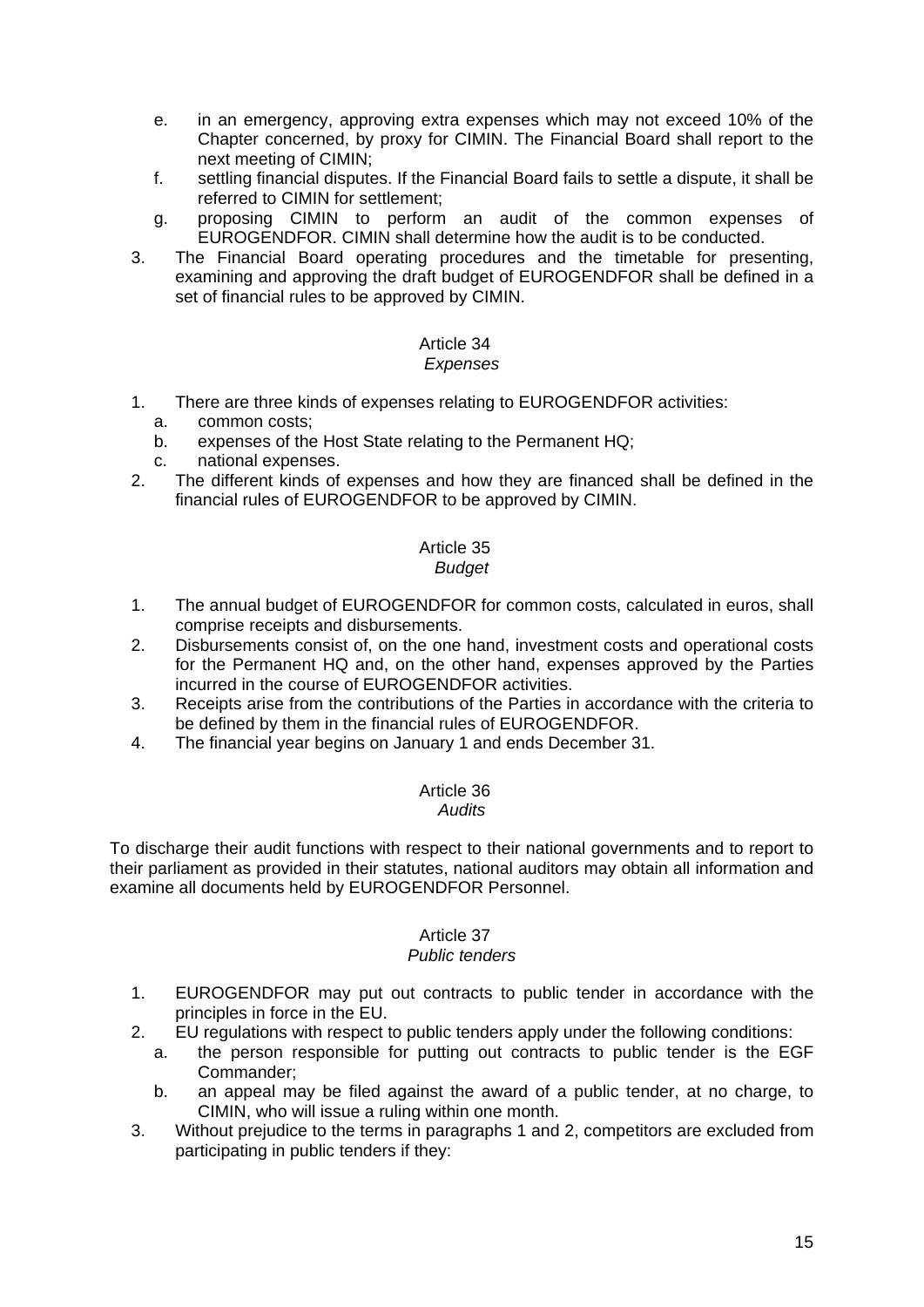- a. provide goods or services originating in a State with which one of the Parties does not enjoy diplomatic relations;
- b. directly or indirectly pursue objectives that one of the Parties considers to be contrary to its essential security or foreign policy interests.

## **Chapter XI Final provisions**

#### Article 38 *Languages*

The official languages of EUROGENDFOR will be those of the Parties. A common working language may be used.

## Article 39

## *Settlement of disputes*

Disputes among the Parties with respect to the interpretation or application of this Treaty will be resolved through negotiation.

## Article 40

## *Amendments*

- 1. At the proposal of a Party, this Treaty may be amended at any time with the agreement of all the Parties.
- 2. Any amendment shall enter into force in accordance with the terms of Article 46.

## Article 41

## *Withdrawal*

- 1. Each Party may, at any time, withdraw from this Treaty by giving prior written notice to the depositary.
- 2. Withdrawal shall take effect twelve months after the date of receipt of the notice of withdrawal by the depositary, or on such later date as may be specified in the notice of withdrawal.

## Article 42

## *Accession*

- 1. Any EU Member State possessing a police force with military status may apply to CIMIN for accession to this Treaty. After receiving the approval of the Parties, in accordance with Article 7, paragraph 5, subparagraph a., CIMIN shall notify the applicant State of the Parties' decision.
- 2. Accession shall be effected by depositing an instrument of accession with the depositary of the Treaty, which shall notify each Party and the acceding State of the date of deposit thereof.
- 3. In regard to any State on behalf of which an instrument of accession is deposited, this Treaty shall come into force on the first day of the second month after notification by the depositary to all Parties.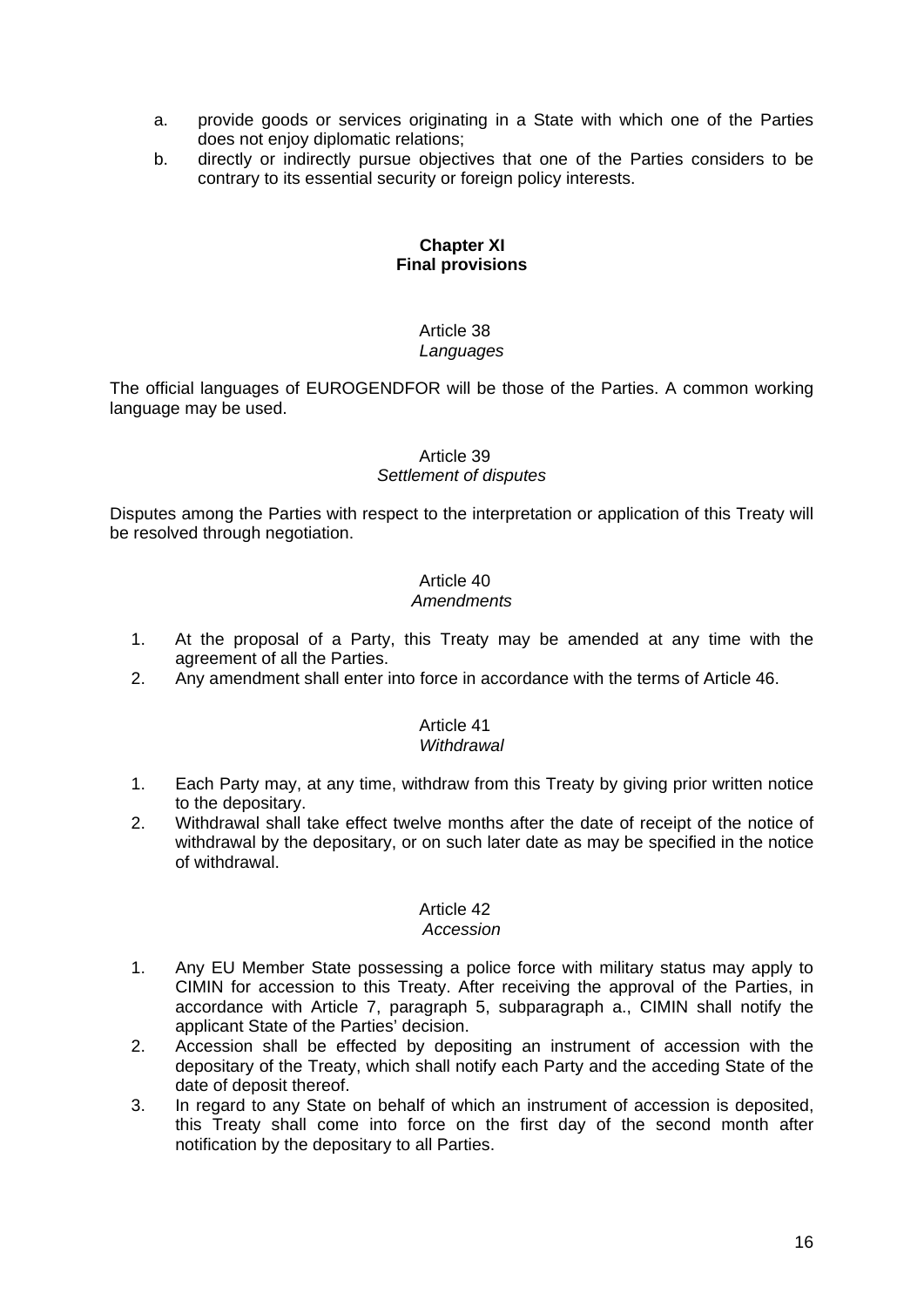## *Observer Status*

- 1. EU candidate countries that have a police force with military status may apply for Observer Status. EU Member States that have a police force with military status may also apply for Observer Status as a first step to accession.
- 2. Observer Status entails the right to second a liaison officer to the Permanent HQ in accordance with the rules approved by CIMIN.

## Article 44

## *Partner Status*

- 1. EU Member States and EU candidate countries that have a force with military status and some police skills may apply for Partner Status.
- 2. CIMIN shall define the specific rights and obligations of the Partners.

## Article 45

## *Implementing agreements or arrangements*

This Treaty may be supplemented by one or more specific implementing agreements or arrangements.

## Article 46 *Entry into force*

This Treaty shall enter into force on the first day of the second month after notification by the depositary to all Parties of the last instrument of ratification, acceptance or approval.

## Article 47

## *Depositary*

The Government of the Italian Republic shall act as depositary and shall notify all signatory and acceding States of the deposit of each instrument of ratification, acceptance, approval, accession or withdrawal.